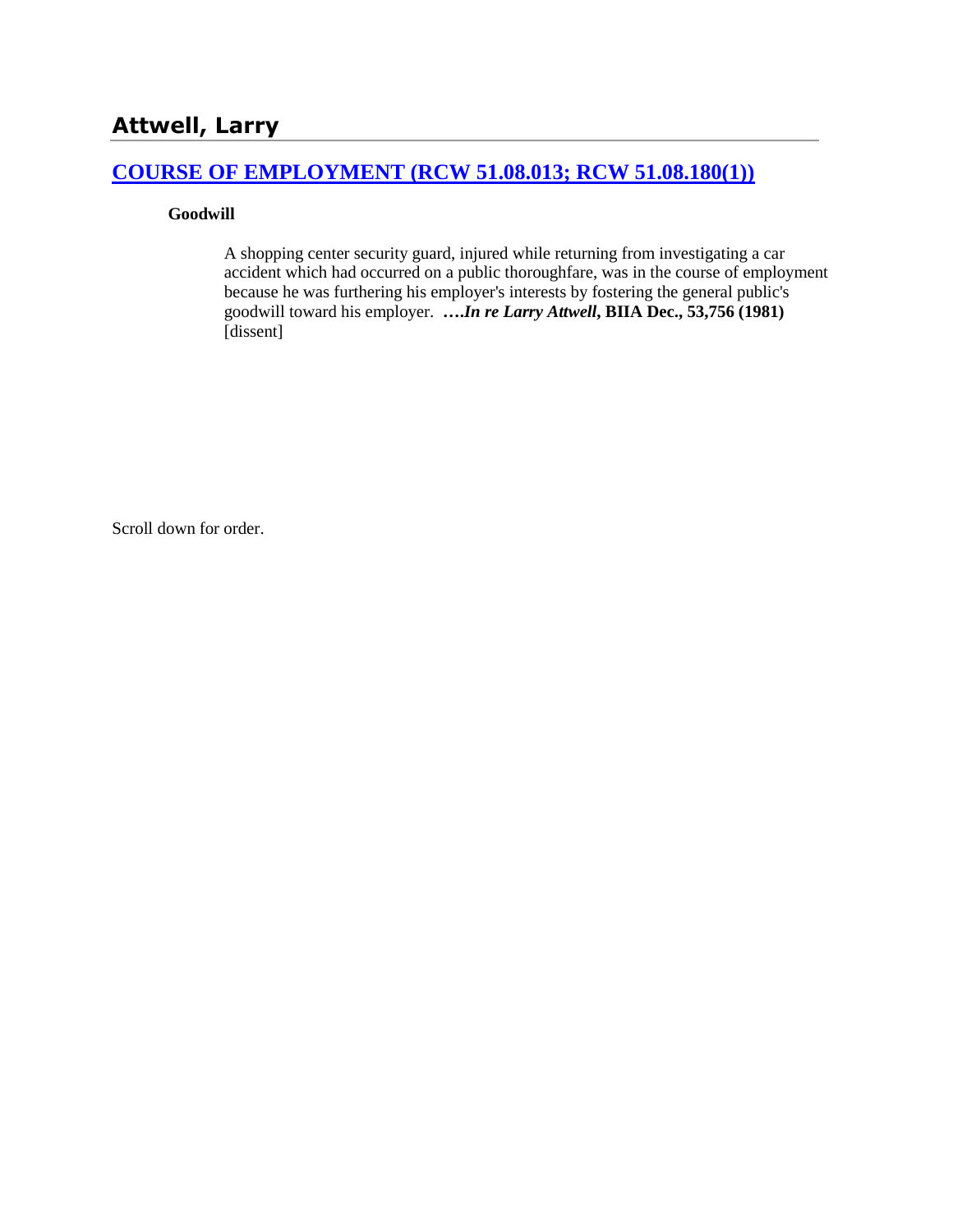### **BEFORE THE BOARD OF INDUSTRIAL INSURANCE APPEALS STATE OF WASHINGTON**

**IN RE: LARRY ATTWELL ) DOCKET NO. 53,756**

**CLAIM NO. H-278463 ) DECISION AND ORDER**

APPEARANCES:

Claimant, Larry Attwell, by Jackson, Ulvestad, Goodwin & Grutz, per Brian Scott

Employer, American Commercial Security Services, Inc., None

Department of Labor and Industries, by The Attorney General, per Dinah C. Pomeroy, Kirk I. Mortensen, and Ronald R. Ward, Assistants

**)**

This is an appeal filed by the claimant on February 9, 1979, from an order of the Department of Labor and Industries dated October 20, 1978, which ordered that the claim remain closed after a request for reconsideration on the grounds as set forth in a prior order that at the time of the injury the claimant was not in the course of his employment. **REVERSED AND REMANDED**.

# **DECISION**

Pursuant to RCW 51.52.104 and RCW 51.52.106, this matter is before the Board for review and decision on a timely Petition for Review filed by the claimant to a Proposed Decision and Order issued by a hearings examiner for this Board on January 23, 1981, in which the order of the Department dated October 20, 1978 was sustained.

The Board has reviewed the evidentiary rulings of the hearings examiner and finds that no prejudicial error was committed and said rulings are hereby affirmed.

The issues raised by this appeal concern (1) whether the appeal was filed in a timely manner to this Board from the order of October 20, 1978, issued by the Department of Labor and Industries, and (2) whether the claimant at the time of injury was acting in the course of his employment within the purview of the Workers' Compensation Act.

As to the first issue, we believe the Proposed Decision and Order adequately substantiates that the appeal was timely filed and that the Board does have jurisdiction over the parties and subject matter of the appeal. In order to resolve the issue concerning the merits of Mr. Attwell's claim, a summary of the salient facts surrounding his injury is required.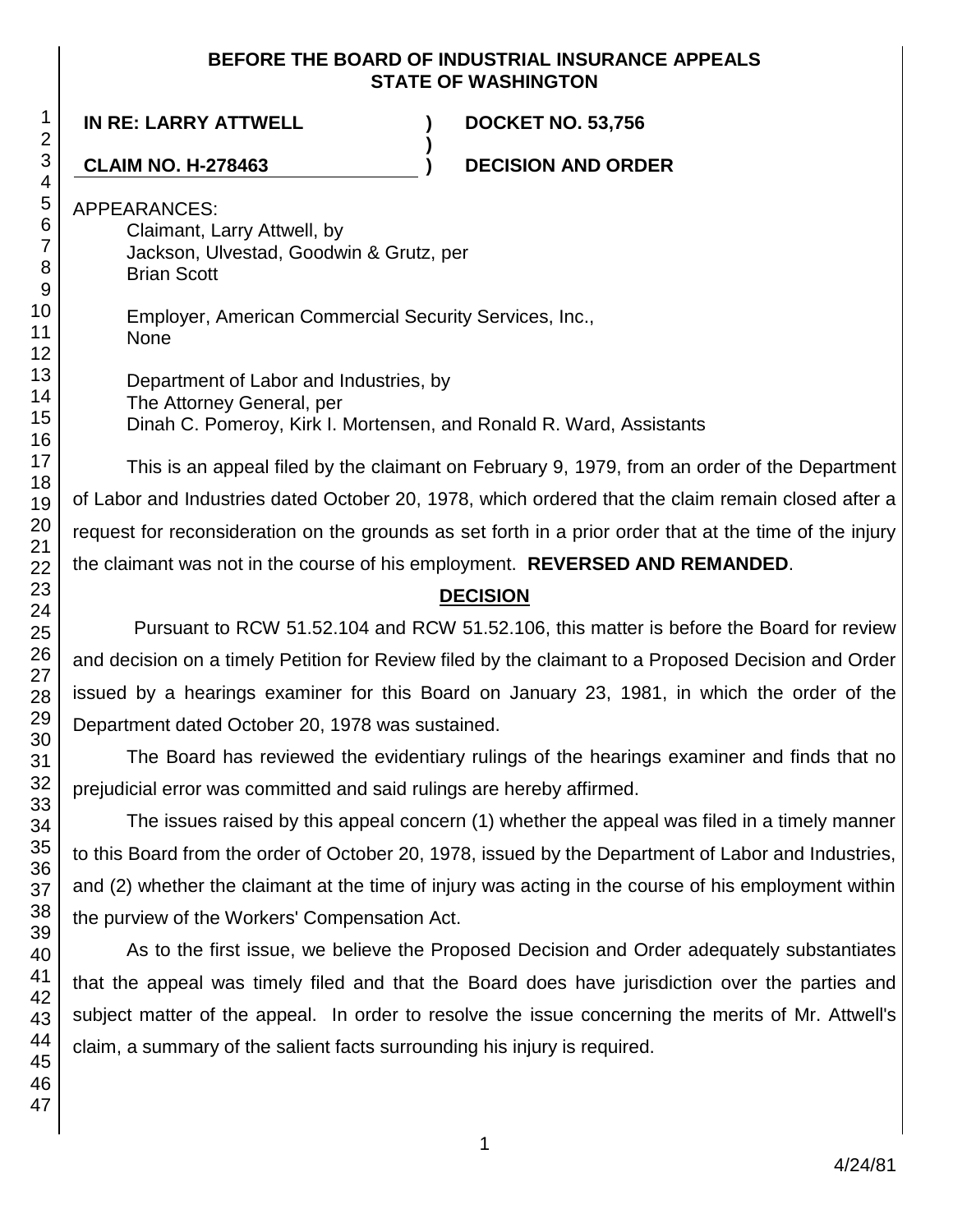Larry Attwell was employed as a security guard at the Lake Forest Park Shopping Center in Bothell, Washington. He was an employee of American Commercial Security Services in that capacity and was not an employee of the shopping center itself. On the evening of December 22, 1977 during his regular working hours, an automobile accident occurred at an intersection of public thoroughfares adjacent to the shopping center. Although there is some dispute by what impetus Mr. Attwell initially acted, it is clear that upon being apprised of the accident he entered his private vehicle, drove out of the shopping center and went to the site of the accident on the public highway. He proceeded to park his car, advance to the scene of the accident, found that it was being attended by the Washington State Patrol, and determined to return to his regular duties at the shopping center. However, upon recrossing the highway to return to his own automobile, he was struck and suffered severe injury.

Exhibit No 1 lists specific patrol duties which the claimant and other security guards were obliged to follow. In addition, the record supports that security guards working for ACSS were to basically keep the tenants at the shopping center "happy". The legal question presented by this appeal concerns whether the claimant's actions which took him off the premises of the shopping center to the location of a perceived emergency and possible rescue adjacent to the shopping center were duties which would leave him within his course of employment and thereby within the umbrella of coverage under the Workers' Compensation Act.

The Proposed Decision and Order discusses case law pertaining to actions of volunteers, the last of such cases being decided nearly30 years ago. Although a creditable job of discussing the case law is contained in the Proposed Decision and Order, such discussion does not truly center on the questions which the facts raise concerning the statutory law in effect at the time of Mr. Attwell's iniuries.

In 1961,the legislature enacted provisions relating to the entitlement of injured workers to the benefits of the Act. Specifically, language was adopted and codified in RCW 51.32.015 and 51.36.040 which states in pertinent part:

> "The benefits of Title 51 RCW shall be provided to each worker receiving an injury, as defined therein, during the course of his or her employment...while on the jobsite. The jobsite shall consist of the premises as are occupied, used or contracted for by the employer for the business or work process in which the employer is then engaged."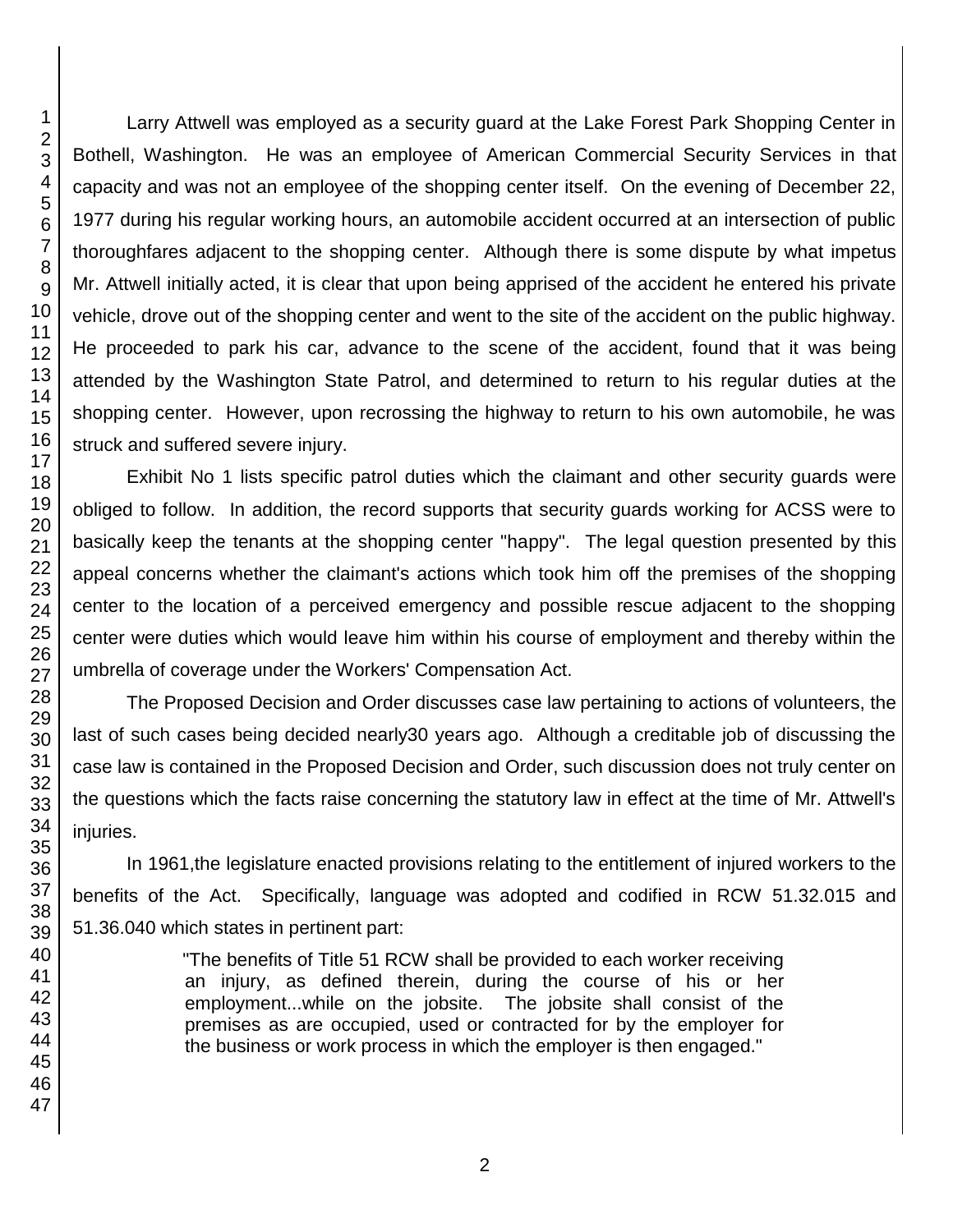By the same legislative act, the term "acting in the course of employment" was defined and later codified as RCW 51.08.013:

> "'Acting in the course of employment' means the worker acting at his or her employer's direction or in the furtherance of his or her employer's business... and it is not necessary that at the time an injury is sustained by a worker he or she be doing the work on which his or her compensation is based or that the event be within the time limits on which industrial insurance or medical aid premiums or assessments are paid..."

The Proposed Decision and Order did not concern itself at all with this definition or with the provisions of RCW 51.32.015 and 51.36.040 allowing coverage for all injuries occurring during the course of employment.

Before proceeding further, it is necessary to distinguish those cases upon which the proposed decision was founded. In Degrugillier v. Department of Labor and Industries, 166 Wash. 579 (1932), it must be recognized as the court noted in its opinion that, the case itself was not tried on a course of employment theory but under a doctrine which permitted coverage for employees acting under emergency situations The case occurred long prior to the enactment of the current statutory provisions and the court's distinguishing the claimant as a non-covered volunteer might well receive different treatment under a test of whether the injured worker was acting in furtherance of the employer's interests, a test now committed to statute in RCW 51.08.013.

In Cugini v. Department of Labor and Industries, 31 Wn. 2d 852 (1948), the court's decision was founded upon prior case law, D'Amico v. Conguista, 24 Wn. 2d 674 (1946), which had set forth definite conditions which must exist in order to qualify one for the benefits of the Act. One of the tenets of that prior case law required that an employee must be in the actual performance of the duties required by the contract of employment and that the work being done must be such as to require payment of industrial insurance premiums or assessments. Clearly as of 1961, these two fundamental requirements were statutorily abrogated by the adoption of the definition of "acting in the course of employment". Thereafter, the rule of law expressed in D'Amico became of questionable authority. Similarly those cases such as Cugini which relied upon the rule in D'Amico are no longer authoritative. In addition, the facts in Cugini are significantly different in that there was some evidence that Cugini was working for his own gain rather than in furtherance of his employer's interests at the time of injury. The proof was unclear and tended more to establish the claimant was again a volunteer not at that time covered by statute.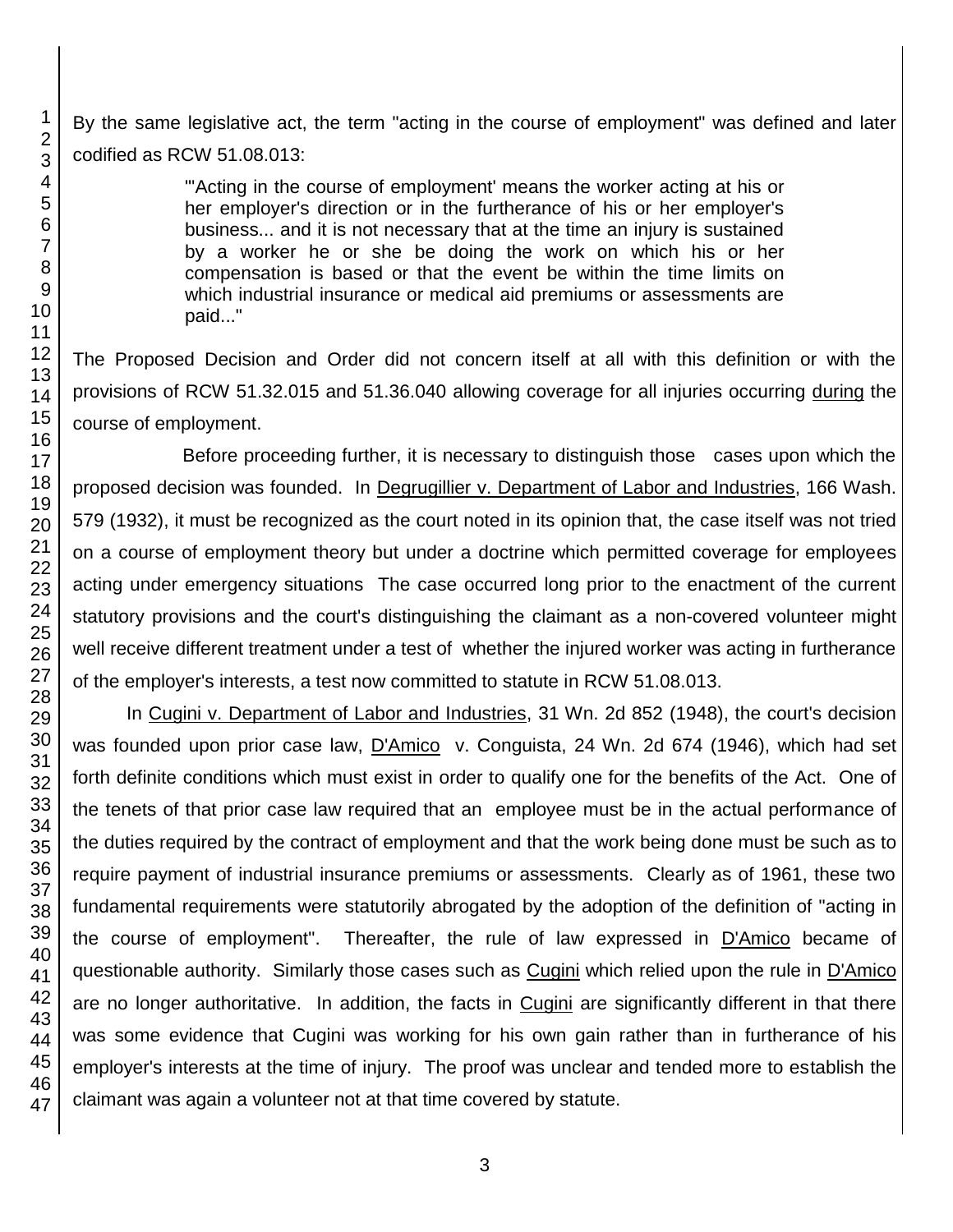The case of Muck v. Snohomish Co. P.U.D., 41 Wn. 2d 81 (1952) involved an action in negligence by the administratrix of the estate of the deceased, Mr. Muck, who had been electrocuted while assisting in the placing of a television antenna. The decision concerns itself with workers' compensation principles because the defendant in the negligence action was seeking to extract itself from liability by virtue of the fact that the claimant should have fallen under the Workers' Compensation Act and thereby provide his widow and minor child with no remedy except to avail themselves of their rights under that Act. To us, Muck provides no strong authority inasmuch as the court's holding was based on the propriety of the jury verdict which found in essence that muck was not engaged in covered extra-hazardous employment and was not engaged in duties required of him either by his contract of employment or by specific direction of his employer. In reading the opinion, one is strongly impressed that had the jury found otherwise, the court would have acceded to that factual determination as well.

Consequently in reviewing the Degrugillier, Cugini and Muck cases, we do not find that they provide controlling authority over the ultimate issue presented by this appeal now before us. We believe the facts presented must be viewed in terms of the statutory coverage and definitions incorporated therein to determine Mr. Attwell's rights to benefits. Surely an argument can be forwarded that little benefit is gained by the merchants at lake Forest Park Shopping Center who were being served by the American Commercial Security Services Company by Mr. Attwell's charitable act. However, there is a growing recognition that acts by employees which benefit total strangers inure to the good will of the company by whom the worker was employed. As pronounced by Professor Larson in his treatise on the Law of Workmen's Compensation, Section 27.22(b) (1979 Edition), this good will finds ultimate expression "when it reaches out to embrace acts of gallantry directed unselfishly toward the public in general". Following this theory, workers in New York, New Jersey, Texas, Illinois, California and Louisiana have been granted benefits.

Also, it has long been recognized that acts occurring as an emergency or requiring rescue activity is within the course of employment if the employer has an interest in the rescue. See Larson, The Law of Workmen's Compensation, Section 28.00. Using this rationale, the Supreme Court of the United States extended this rescue doctrine to cover the rescue of complete strangers when the connection with employment is furnished simply by the fact that the employment brought the employee to the place where he observed the occasion for the rescue attempt. Larson, Section 28.23, O'Leary v. Brown-Pacific-Maxon, Inc., 340 U.S. 540 71 S.Ct. 470, 95 L.Ed. 483 (1951). The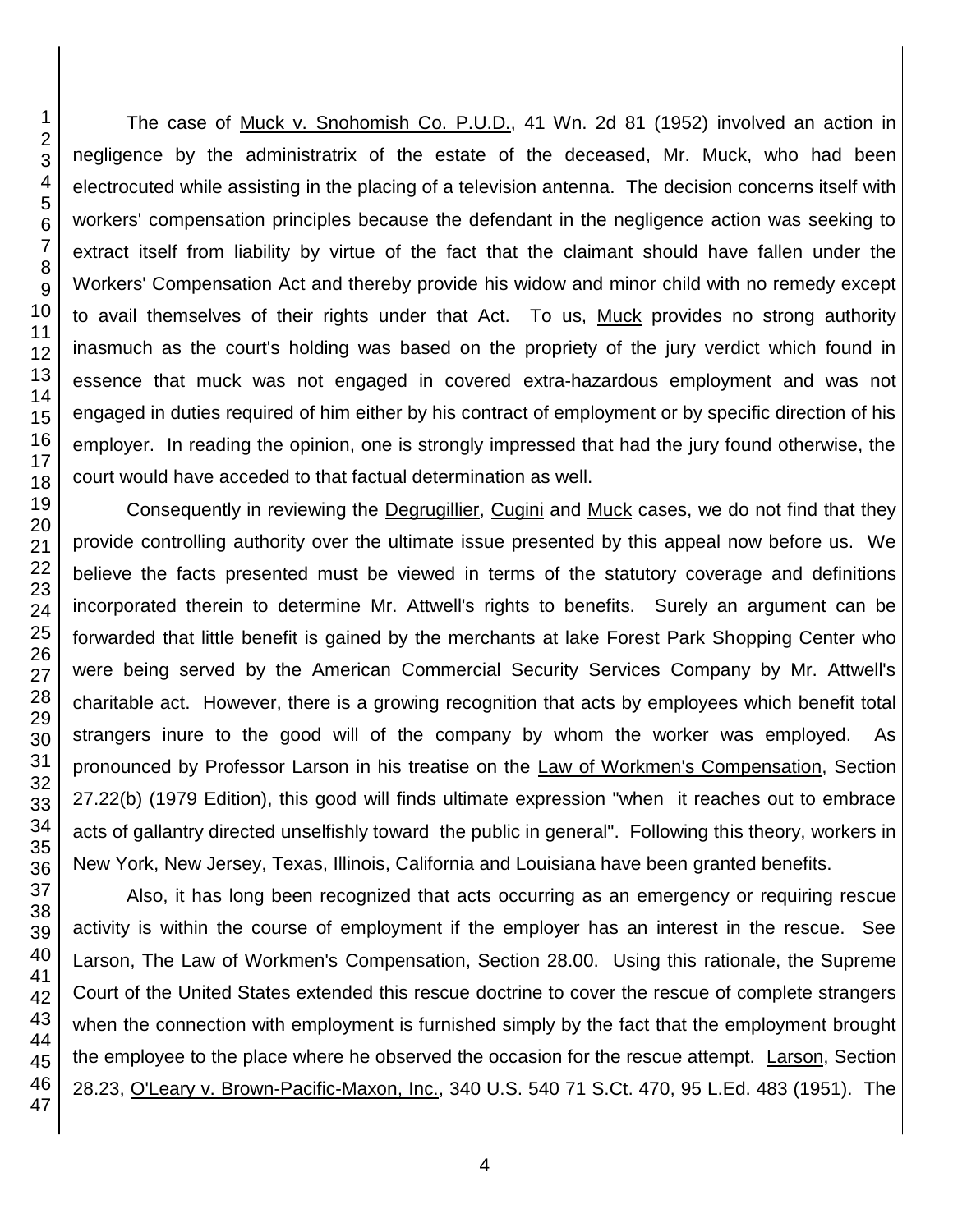45 46 47

court's ultimate reasoning found that a zone of special danger was created by the conditions of employment out of which the injury arose, and that a reasonable rescue was one of the risks of the employment incidental to it and was to be covered by statute. The court specifically commented that it was not necessary that at the time of injury the employee be engaged in activity of benefit to his employer.

We would have much difficulty making the same statement under our statutory scheme given the language of RCW 51.08.013. However, we do agree that the public thoroughfare boundaries surrounding the Lake Forest Park Shopping Center while probably not a part of the jobsite itself would be included within the arena of permissible course of employment travel for security guards working on the jobsite especially when one considers the reasoning underlying the "rescue" and "emergency" doctrines.

We think it a factual and not legal question which is raised by this appeal, whether the claimant's travel from the work premises to the adjacent accident site would result in a deviation from his employment or whether such would be included within the purview of furthering the employer's interests by fostering good will for the security company and the shopping center itself.

In looking at the record before us as a whole, we choose to find that the claimant's actions did further the interests of his employer and the clients served by his employer, and, therefore, we find the claimant is entitled to the benefits of the Workers' Compensation Act of this state.

## **FINDINGS OF FACT**

- 1. On February 14, 1978, a report of accident was received from the claimant alleging the occurrence of an industrial injury during the course of his employment with American Commercial Security Services, Inc., on December 22, 1977. Following interlocutory action, the Department issued an order on October 20, 1978, adhering to the provisions of earlier orders rejecting the claim for the reason that the injury did not occur during the course of employment. That order was not communicated to the claimant until November 6, 1978. On December 27, 1978, a notice of appeal was filed from the order of October 20, 1978, with the Department of Labor and Industries. Subsequently after learning of the appeal being filed with the Department, the Board of Industrial Insurance Appeals issued an order on March 1, 1979, granting the appeal and directing that proceedings be held on the issues raised by the appeal.
- 2. On December 22, 1977, the claimant, Larry Attwell, was employed by American Commercial Security Services as a security guard at the Lake Forest Park Shopping Center near Bothell, Washington.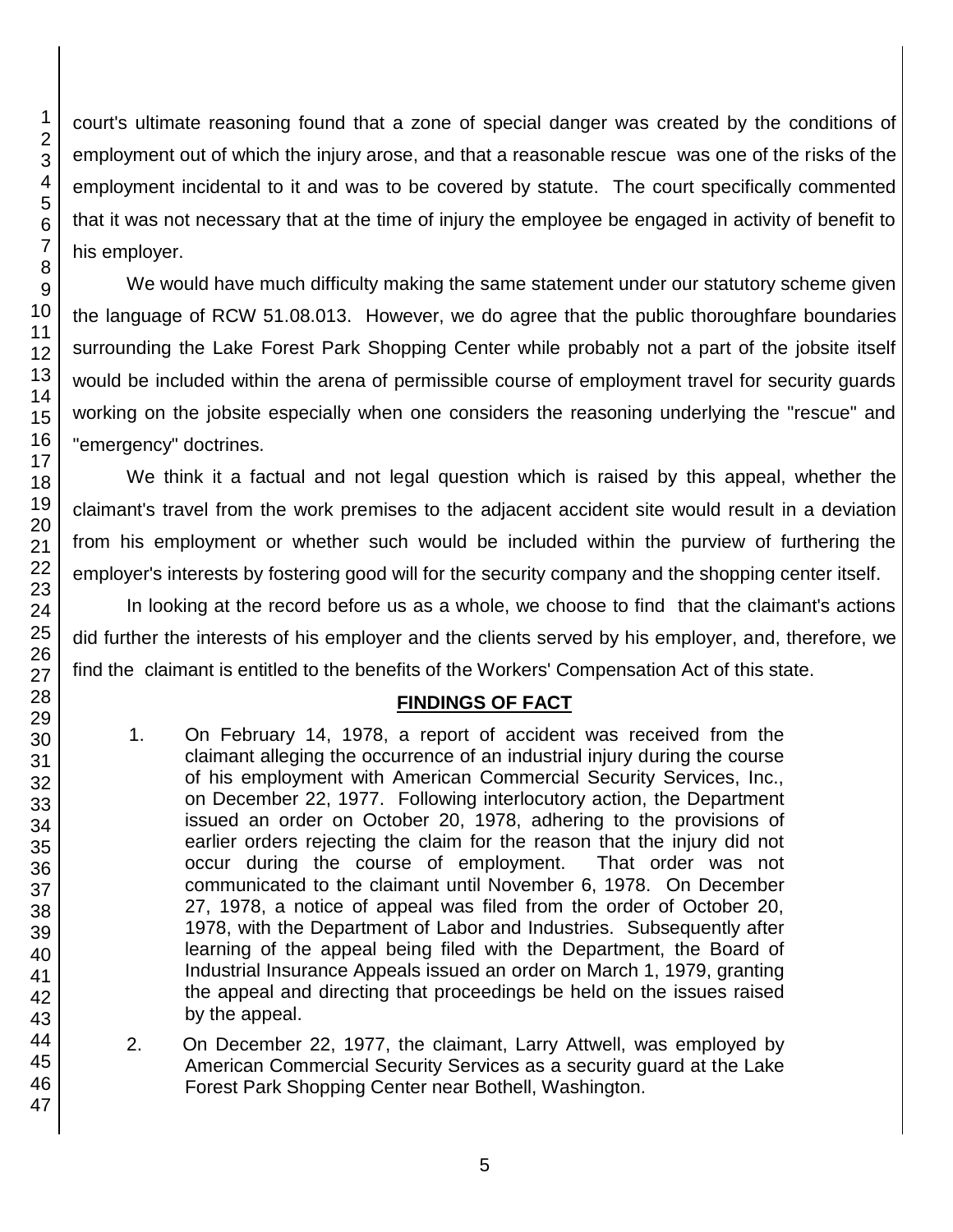- 3. The claimant's injuries occurred on December 22, 1977, following his response to the scene of an accident occurring at the intersection of 165th Street and Bothell Way, an intersection directly adjacent to the Lake Forest Park Shopping Center where he had been tending to other duties in his capacity as a security guard. Upon his arrival at the scene of the accident, he found that such was being attended by a member of the Washington State Patrol and determined that he should return to the work site premises. Upon crossing the street to return to his private vehicle which he had driven the short distance from the shopping center to the accident vicinity, he was struck by a car driven by a member of the general public and suffered severe bodily injuries.
- 4. Specific duties assigned to security guards by the employer neither included nor excluded references to responses to emergency situations or rescues off the immediate street-bounded premises of the Lake Forest Park Shopping Center, but did include the general admonition that security guards should do everything to keep the merchants at Lake Forest Park Shopping Center happy.
- 5. When the claimant responded to the scene of the accident adjacent to the jobsite premises at the Lake Forest Park Shopping Center, he was acting in furtherance of his employer's interests.

## **CONCLUSIONS OF LAW**

- 1. The Board of Industrial Insurance Appeals has jurisdiction over the parties and subject matter to this appeal.
- 2. At the time of his injury on December 22, 1977, the claimant was acting within the course of his employment as that term is contemplated under the Workers' Compensation Act of this state.
- 3. The order of the Department of Labor and Industries dated October 20, 1978, effectively rejecting the claimant's application for benefits is incorrect, should be reversed, and this claim remanded to the Department of Labor and Industries with direction to accept the claim and to accord the claimant all benefits to which he is rightfully entitled. It is so ORDERED.

Dated this 24th day of April, 1981.

BOARD OF INDUSTRIAL INSURANCE APPEALS

| $\sqrt{s}$             |          |
|------------------------|----------|
| <b>MICHAEL L. HALL</b> | Chairman |
| /s/                    |          |
| FRANK E. FENNERTY, JR. | Member   |

1 2